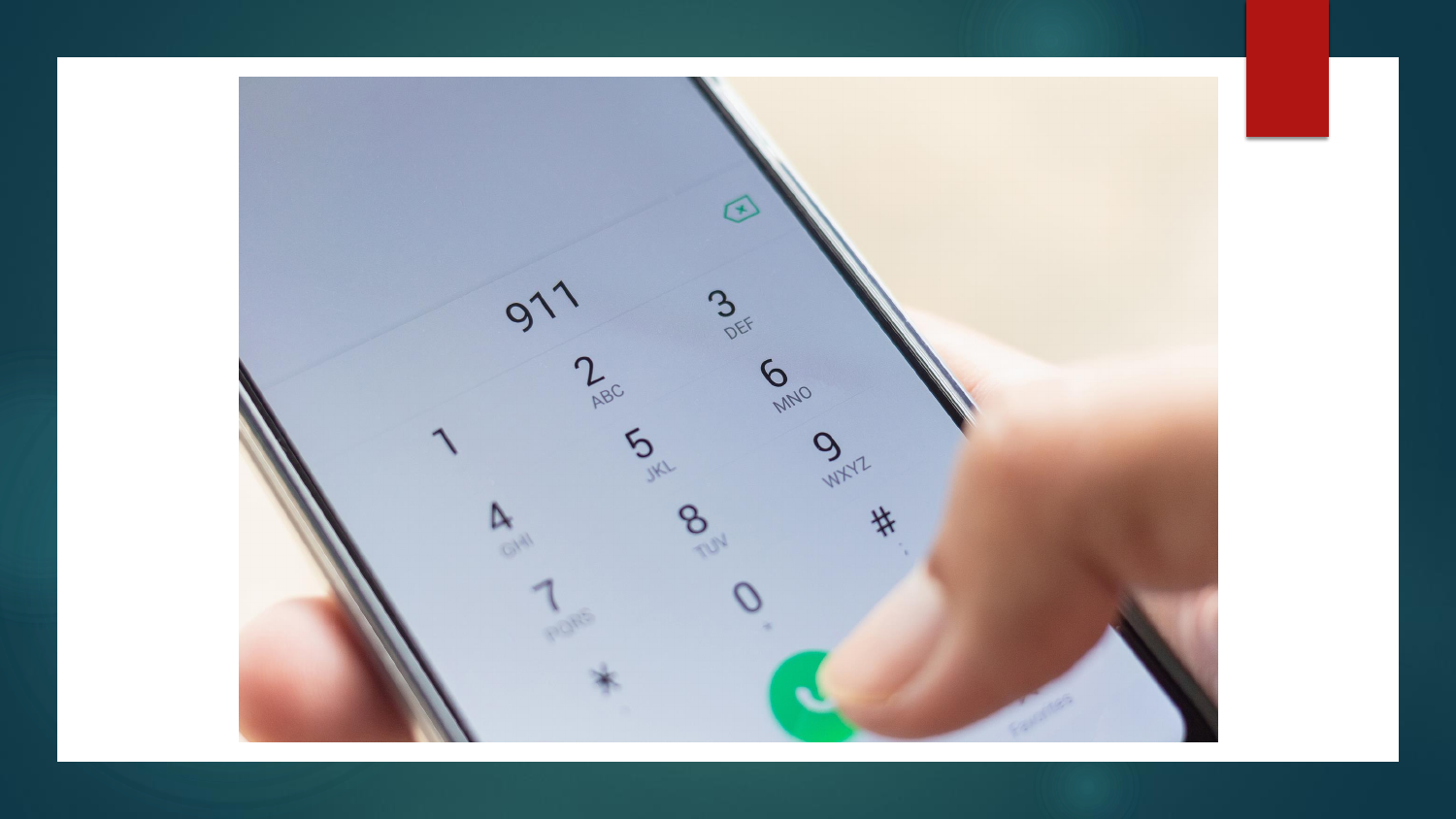## Emergency Numbers Systems Board

# Overview of Legacy E911

# Overview of "Next Gen" E911

ENSB Cybersecurity Committee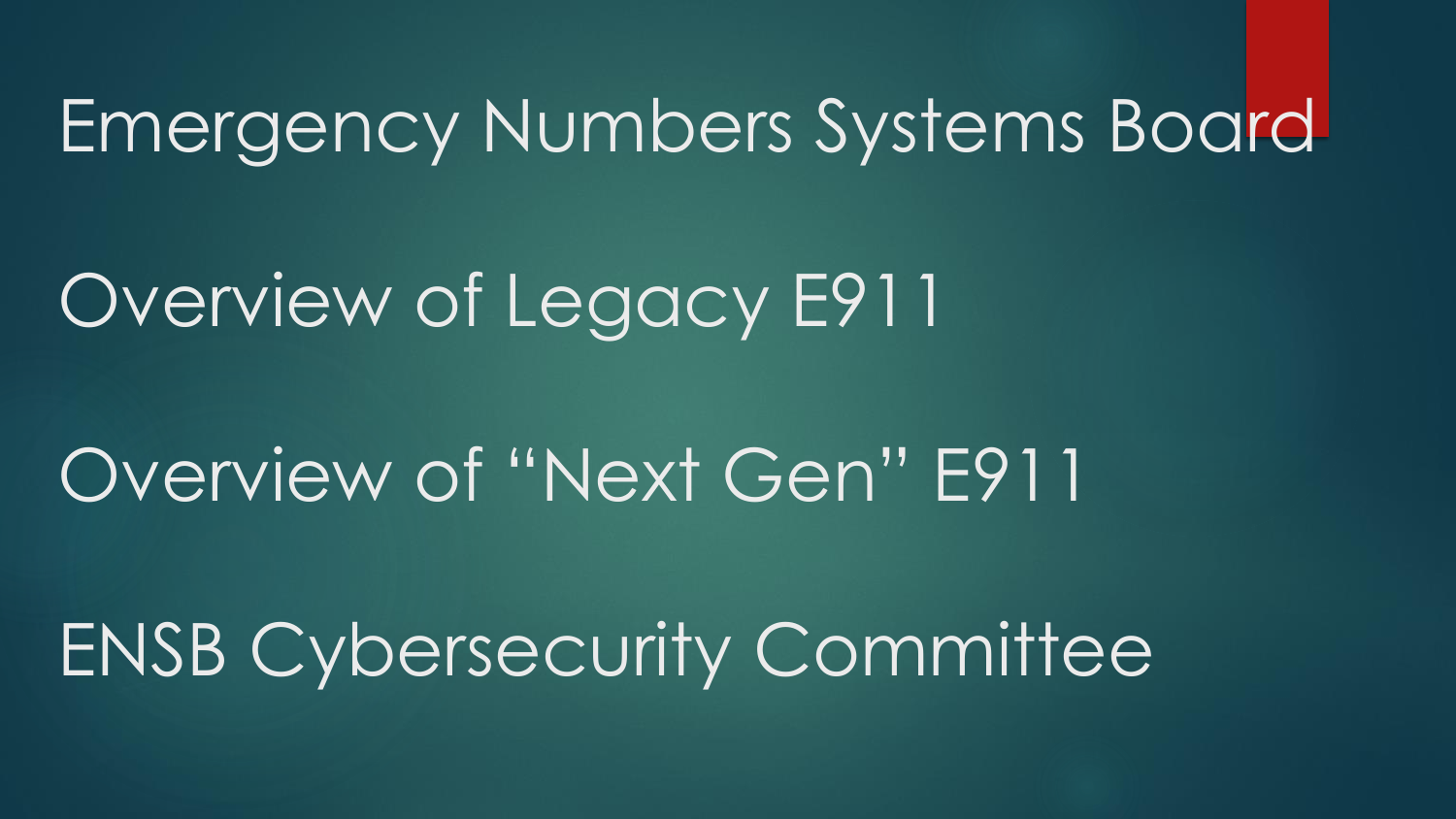## Emergency Numbers System Board

#### Formed in 1979, 17 Member board

- Coordinates installation and enhancement of county 9-1-1 emergency telephone number services systems.
- $\blacktriangleright$  The board issues guidelines and determines review procedures to approve or disapprove county plans for these systems
- **Provides for audit of Trust Fund accounts; and sets criteria for** reimbursing counties.
- Recently passed "Carl Hen's Law" which will add additional **requirements** 
	- **"requiring the Board, in consultation with the Maryland Cybersecurity** Council, to establish certain cybersecurity standards for public safety answering points; requiring the director of each public safety answering point to examine the cybersecurity of the public safety answering point under certain circumstances and to submit to the Board a certain report"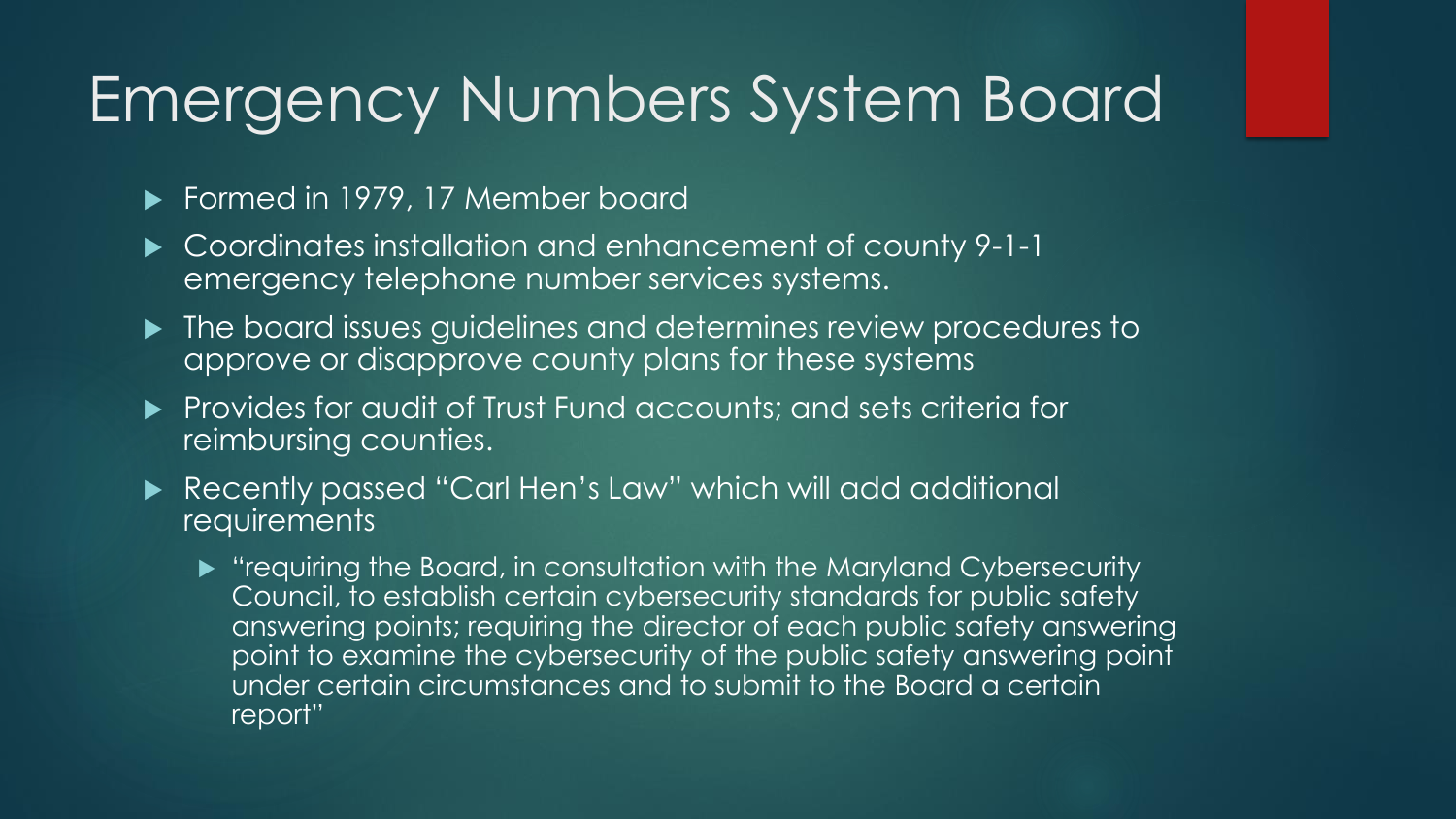## Legacy E-911 system

- All analog 911 trunks, currently provided by Verizon in all counties
- System has redundancy but is limited
	- ► Each county has trunks from 2 different central office
	- Most counties have a backup center in their county
	- Each county can transfer calls to 1 other county using older technology call routing.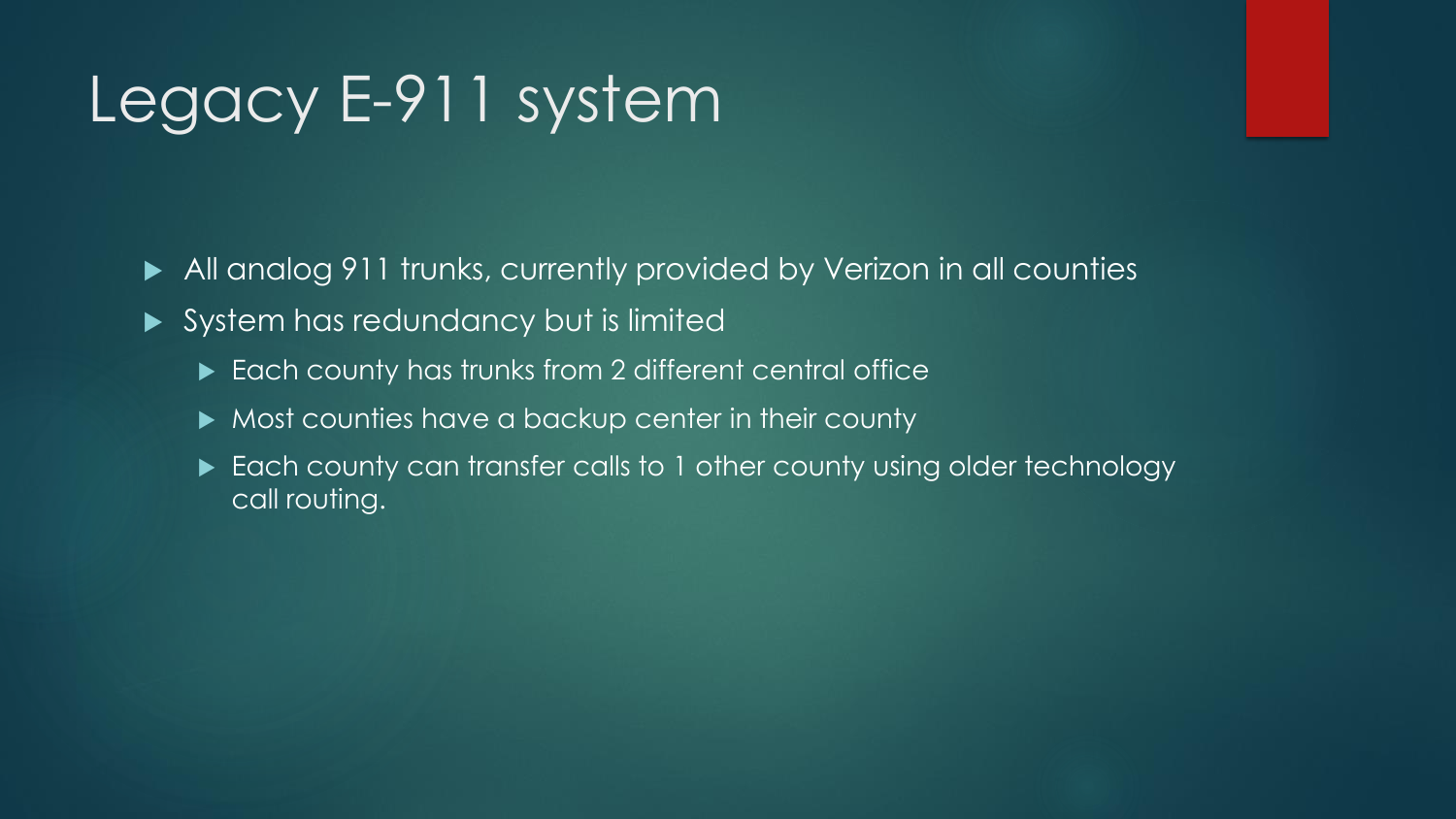#### Add Cellular E9-1-1 Components



**Difficult and costly to integrate new call or messaging sources, and the corresponding data needs.**

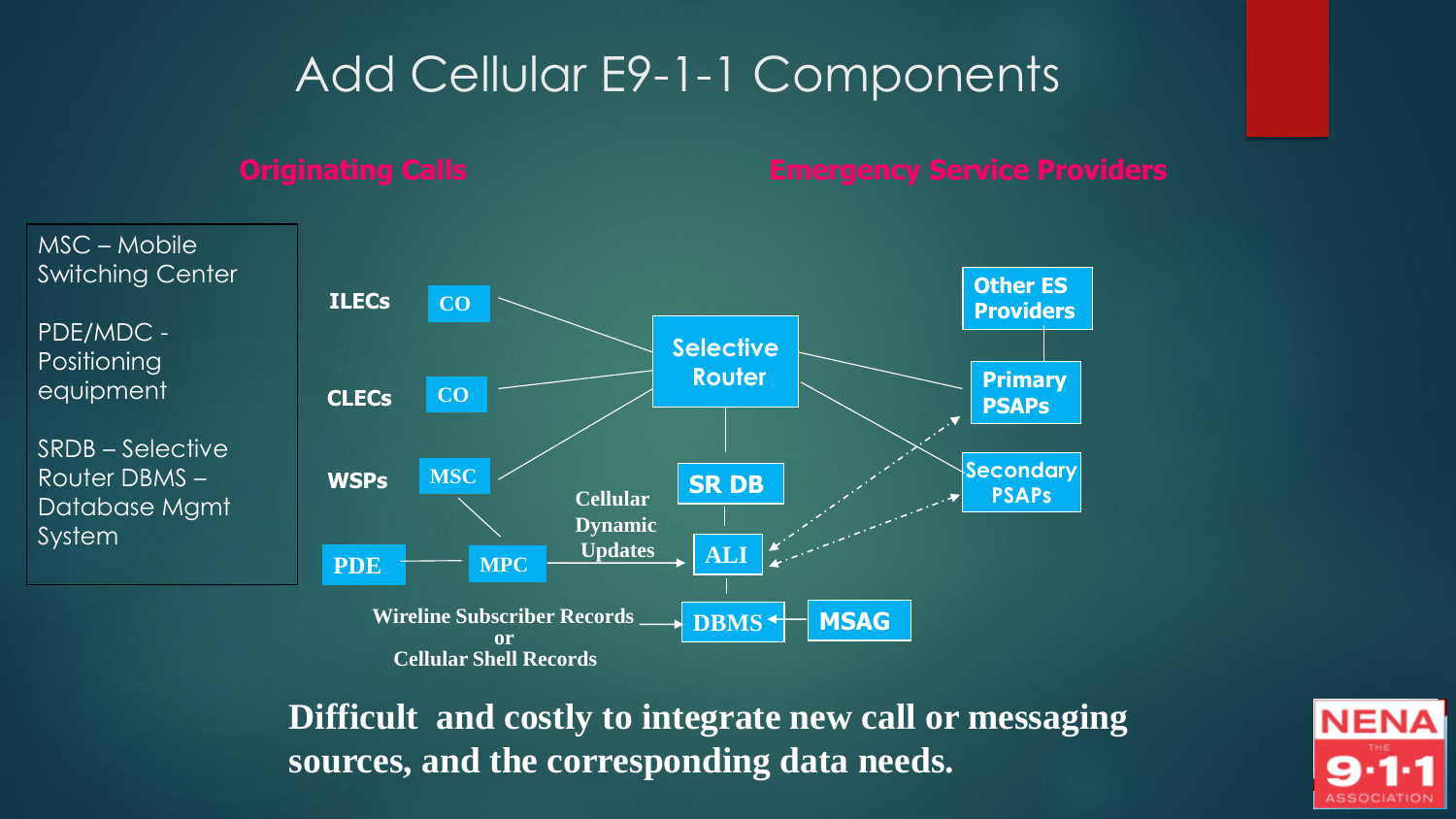#### Adapt for VOIP - E9-1-1 Components



**Difficult and costly to integrate new call or messaging sources, and the corresponding data needs.**

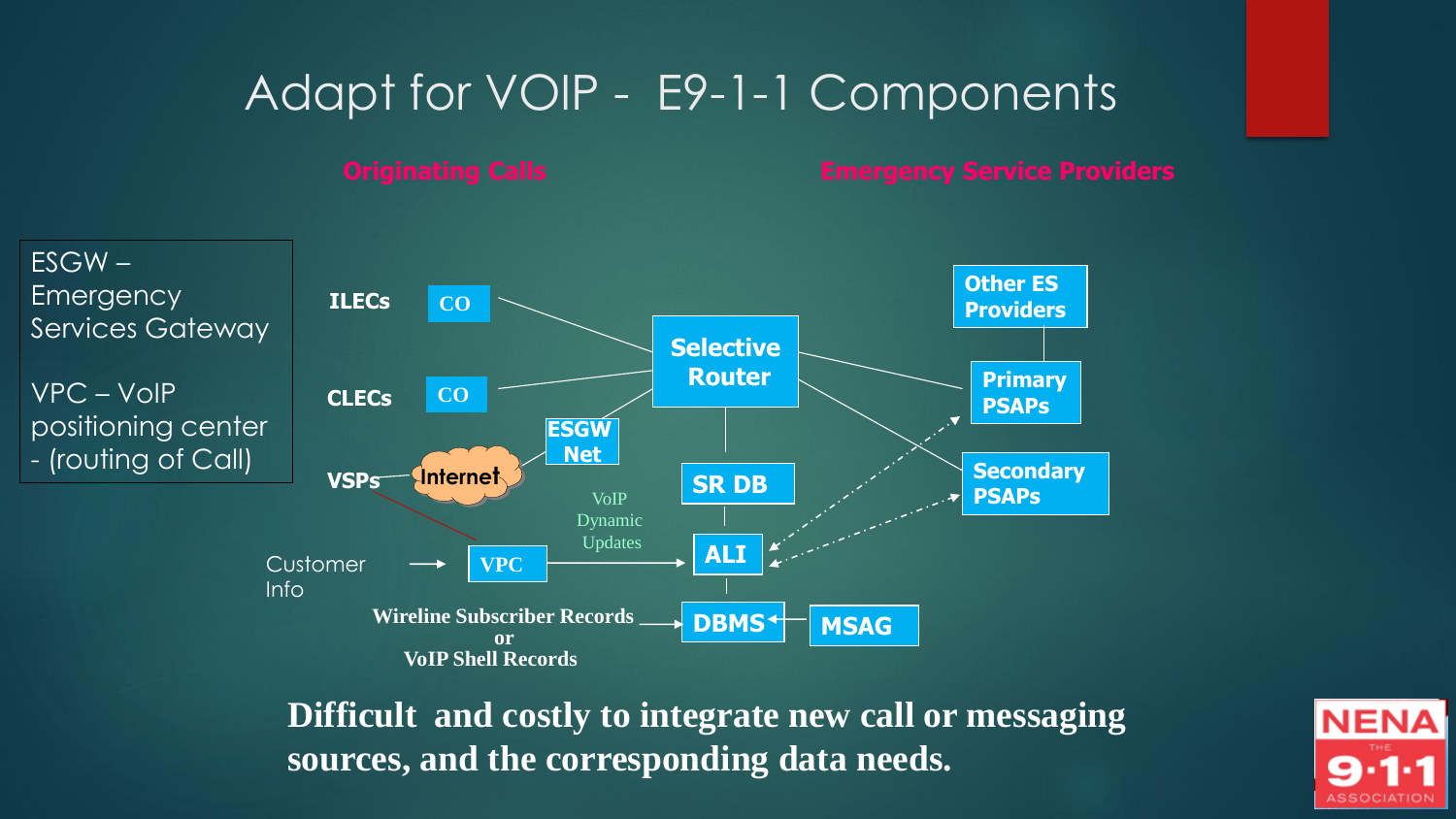## E9-1-1 vs NG9-1-1

- Complex analog trunking and data network
- Class 5 switch for Selective Router
- **Translation based control**
- $\blacktriangleright$  Limited to voice calls
- ▶ Data bandwidth 20 char (digits)
- Complex Emergency Gateway Network for VoIP
- Custom interfaces for each service type

- **Engineered, managed IP** networks (ESInet)
- **IP software selective routing** function
- GIS and database controls
- ▶ Voice, text, video
- $\blacktriangleright$  Bandwidth unlimited
- ▶ Direct handling of Internet sourced calls
- Standard IP interface for all service types

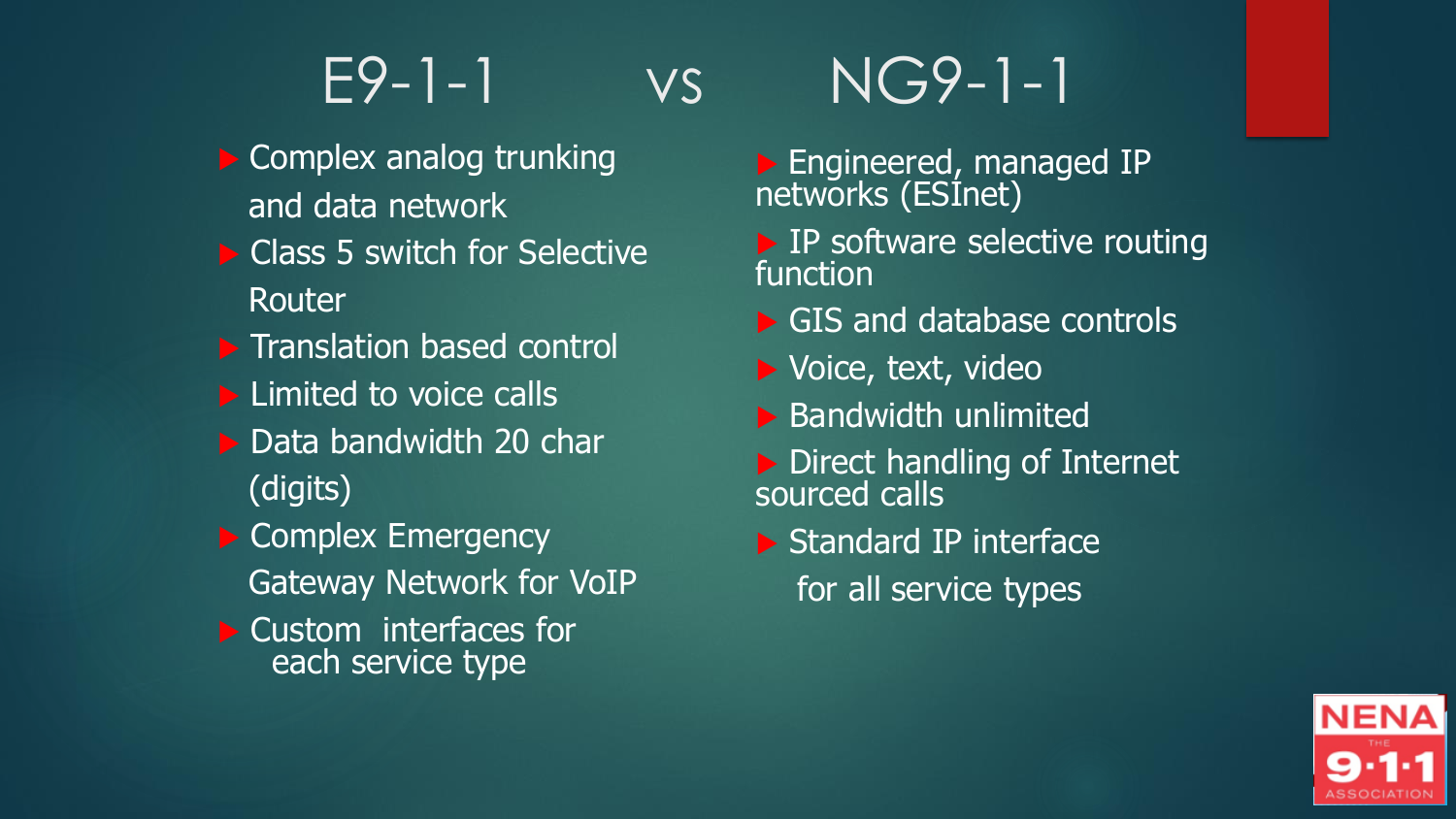# What's Driving NG9-1-1?

- Newer technologies/services
	- **Text, image, video, telematics, sensors, subscriber** info, emergency location info
- Need to "mainstream" 9-1-1 technology
- ⚫ Improve survivability
	- Network resilience, virtual PSAPs
- ⚫ Improve interoperability and information sharing

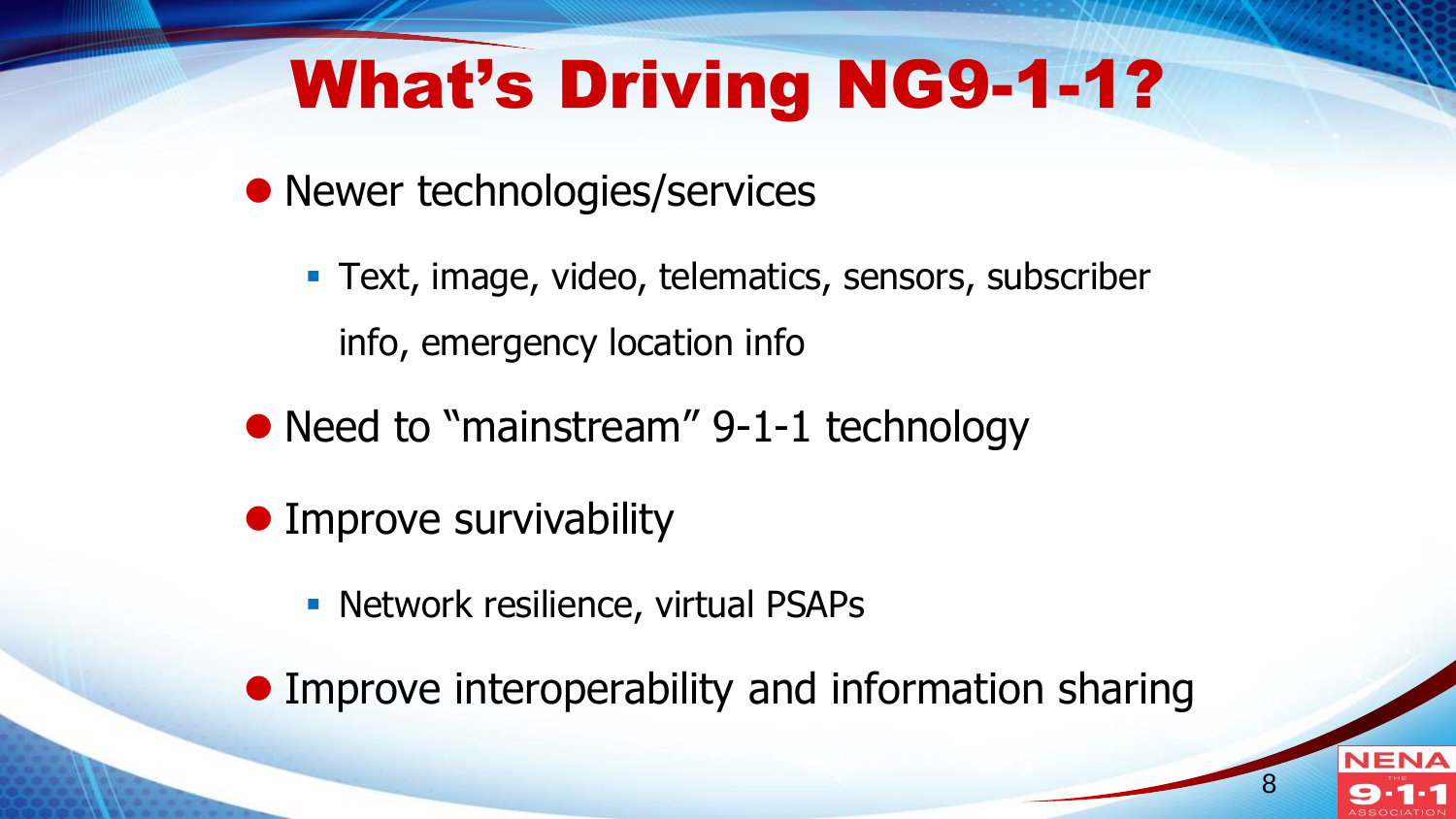## How NG9-1-1 is Different

### ● Technology

- **IP Packet Based vs Circuit Switched**
- ⚫ Interoperability
	- No longer a "local" service
	- **.** Interoperates at county, region, state and national levels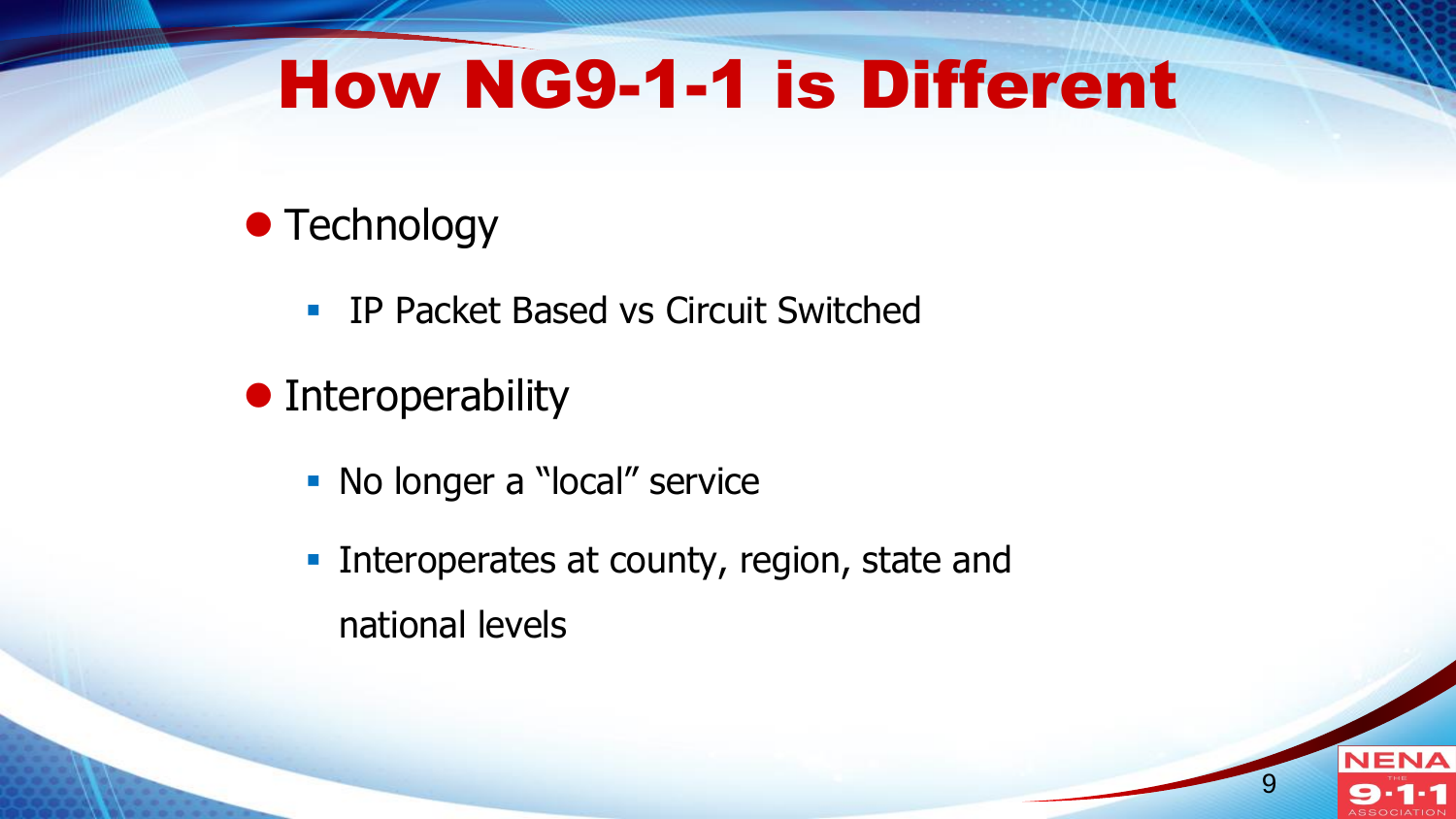## How NG9-1-1 is Different (cont'd)

#### ● Functionality

■ Replicates E9-1-1 capabilities

and

- Adds new capabilities, direct control options
- Wide ranging additional data options
- GIS-based instead of tabular data for location validation and routing control

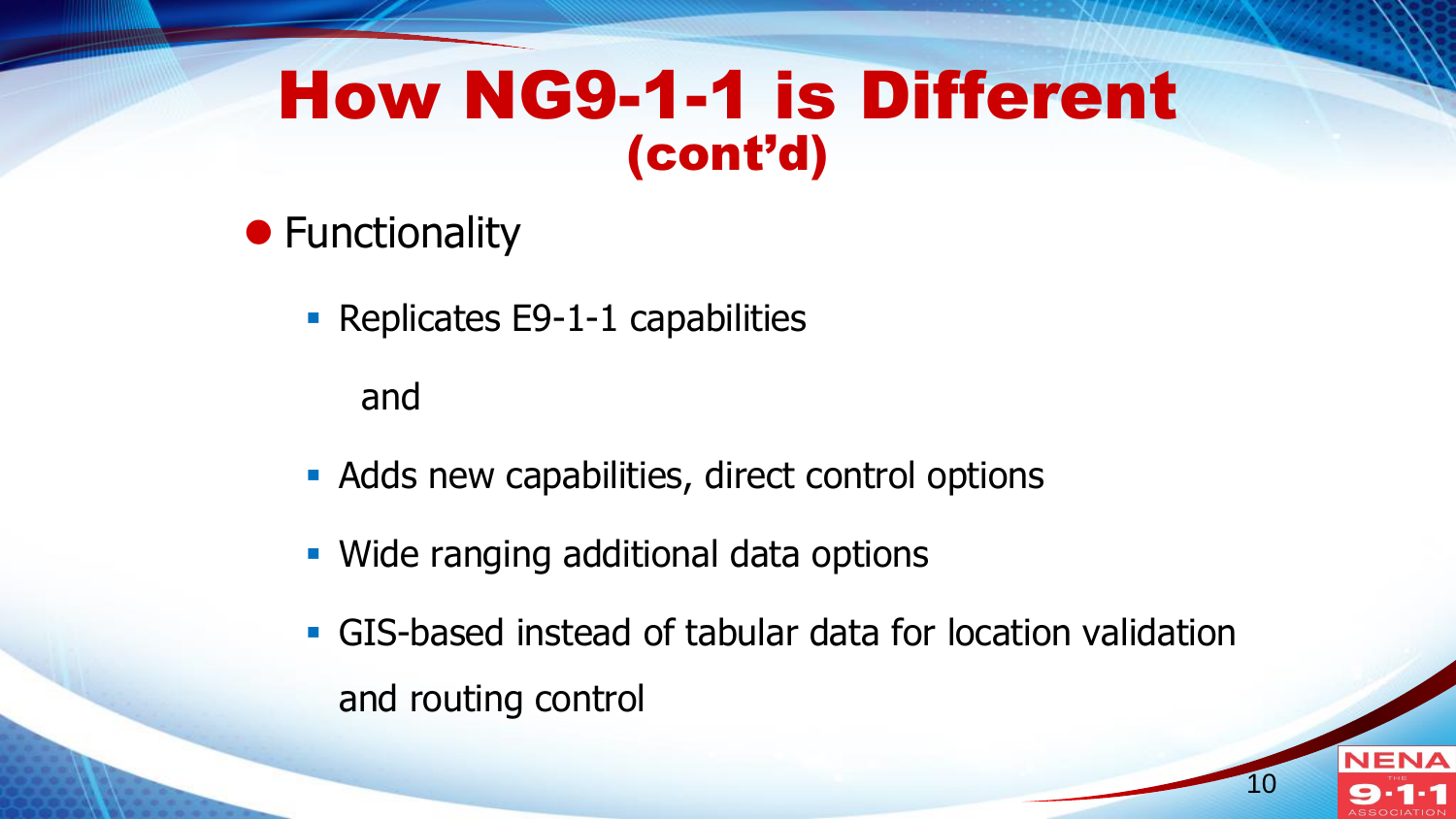### How NG9-1-1 is Different (cont'd)

⚫ IP SIP based (all call handling is SIP based) **E** Uses numerous IETF RTFs, such as ECRIT, INVITE, REFER, BYE, PIDF-LO

Example functional areas:

- **Example 2** Location Validation Function (GIS based)
- SIP ingress and call routing control (ESRP with ECRF)
- SIP delivery of call and data (multimedia supported)

11

**• Queries for wide range of added data**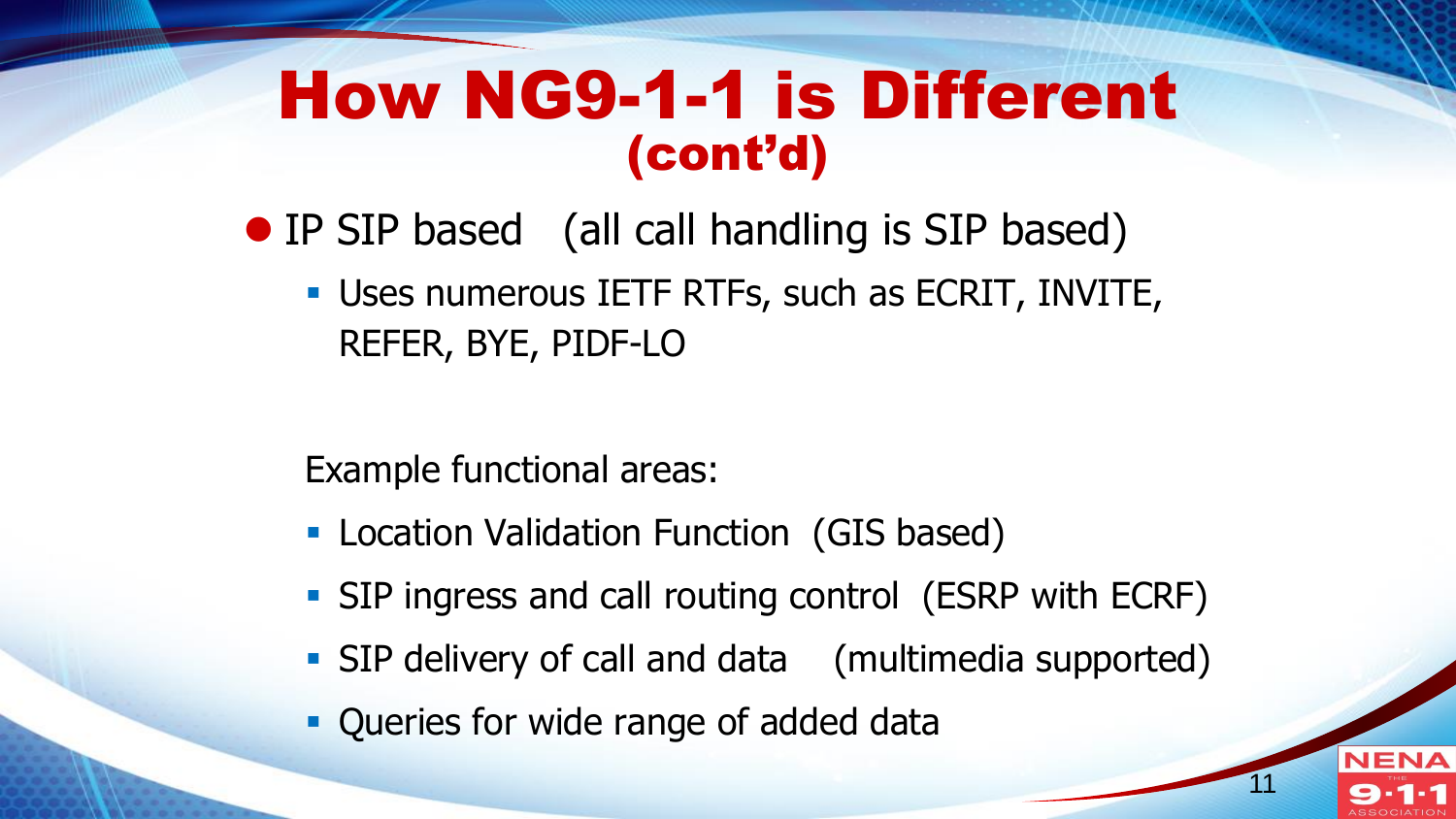## NG9-1-1 Ecosystem



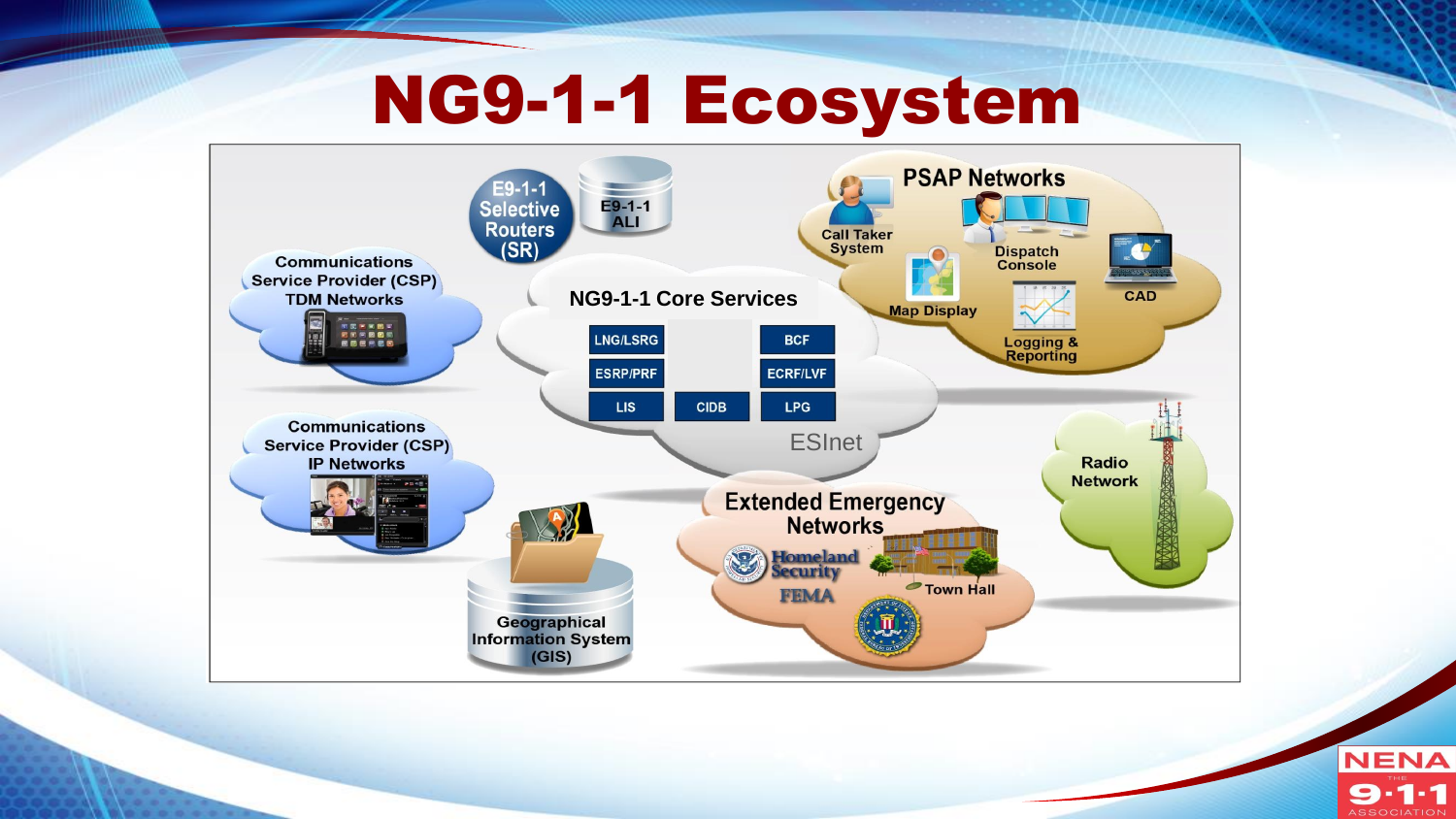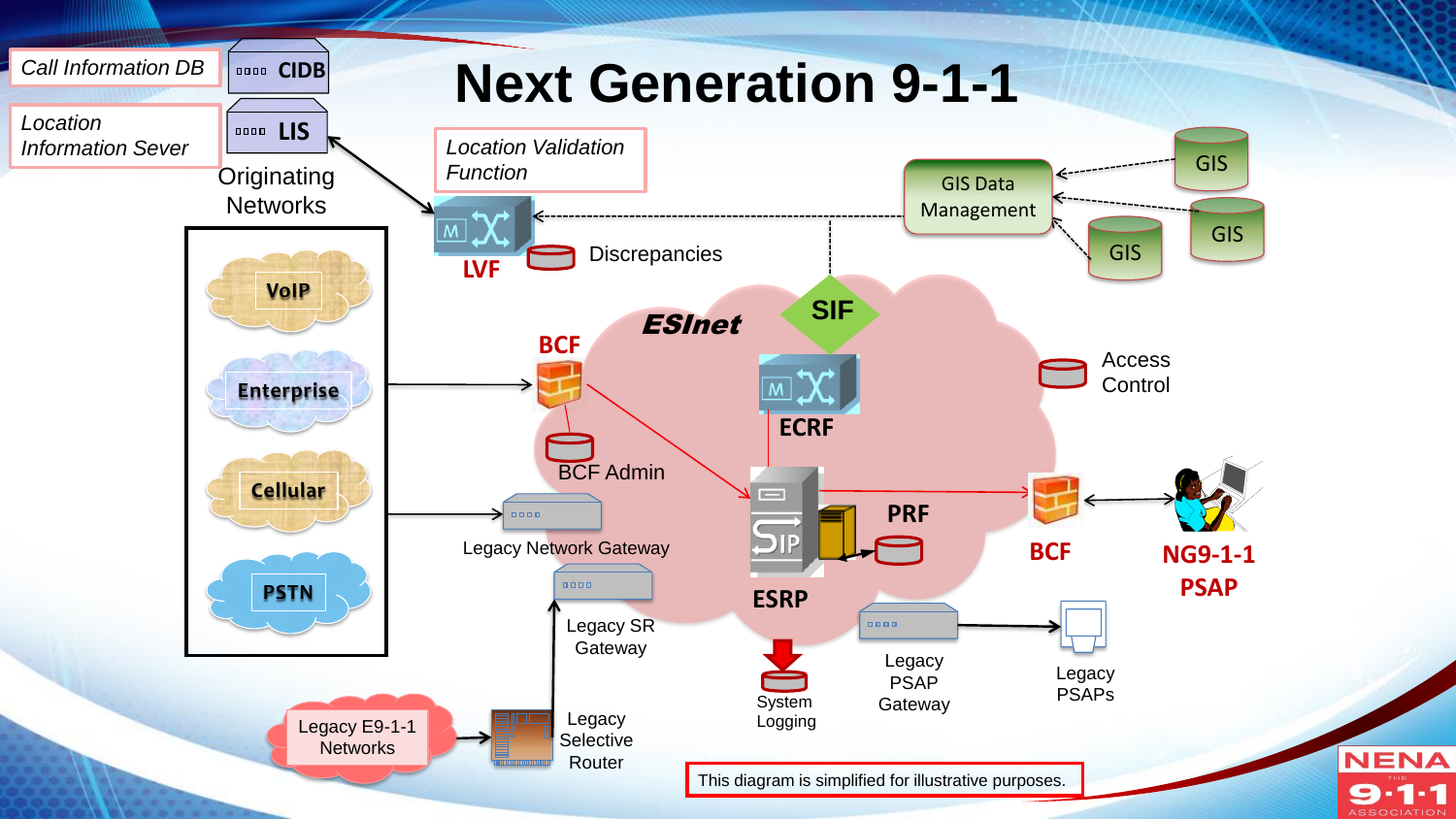## The Nature of NG9-1-1

- Designed to support interoperability
- Designed with open standards
- Designed for and enables open competition
- ⚫ Enables a transition to competitive service provider environment
- ⚫ Necessitates regulatory (and legislative) change

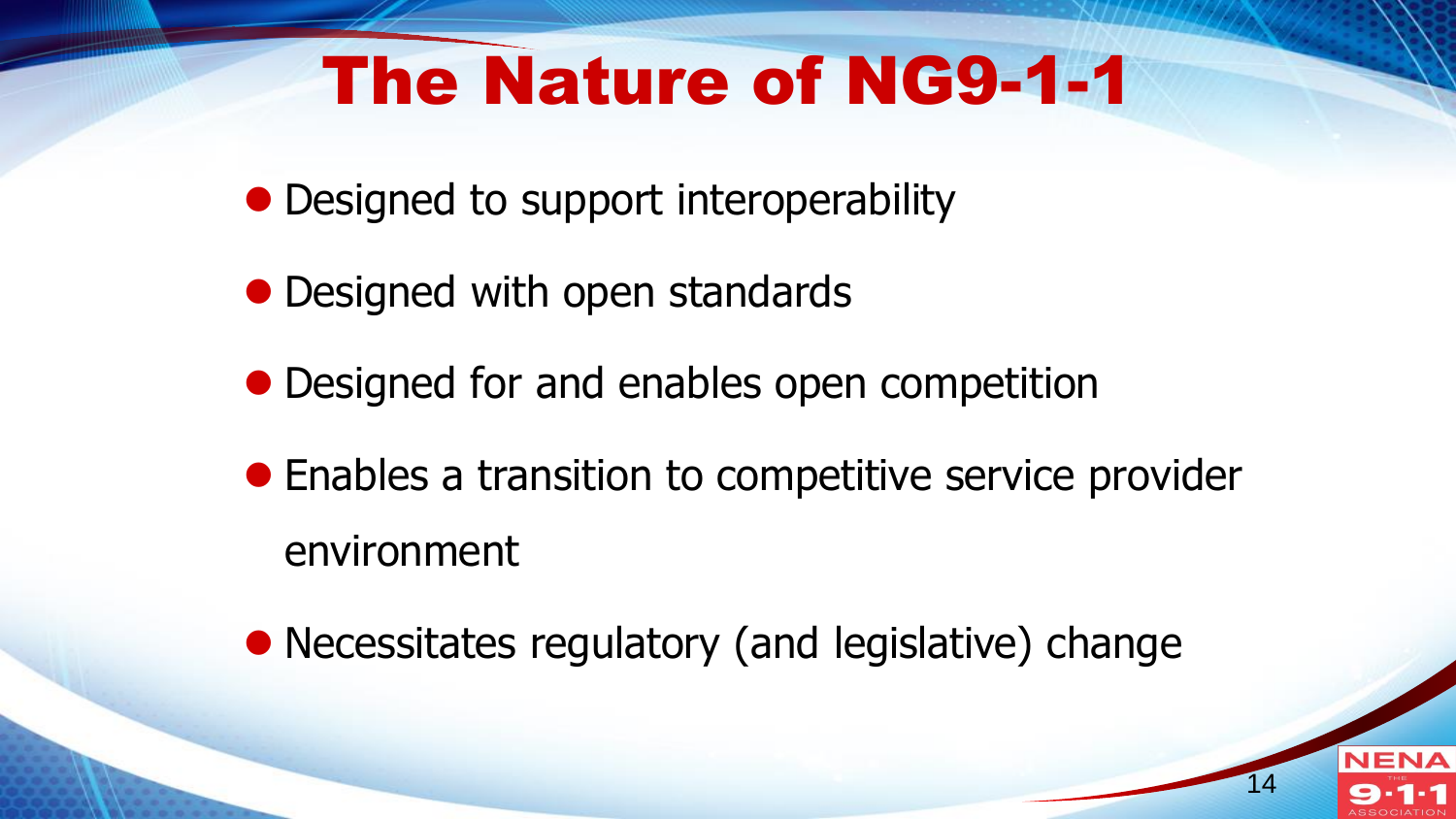# NG9-1-1 Common Benefits

### PSAPs and Responders

- Text/IM to 9-1-1
- Files to 9-1-1, such as photos or video clips
- Streaming video
- Telematics and sensor data
- ⚫ Additional Data available

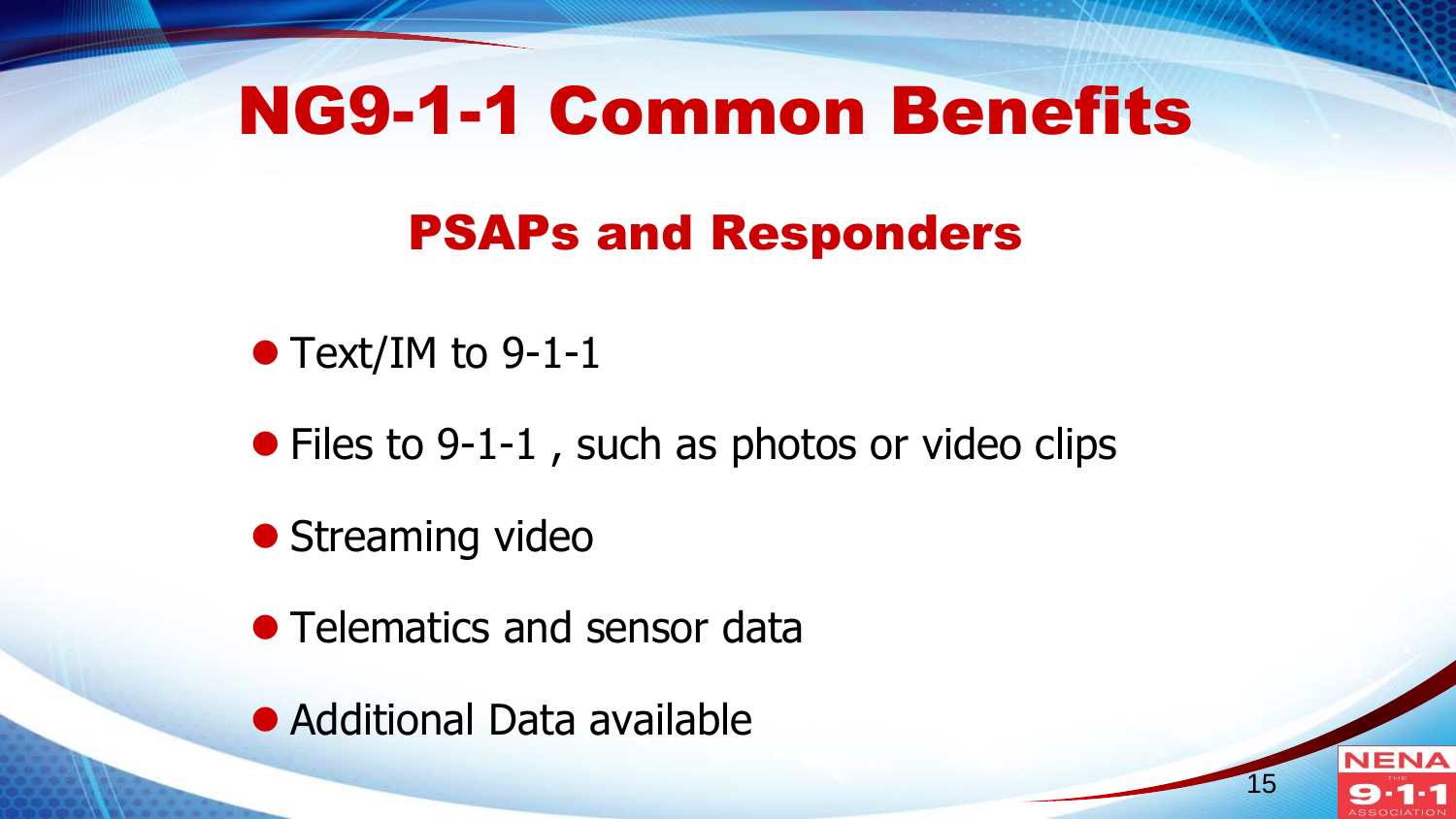## NG9-1-1 PSAP Benefits

- ⚫ Virtual PSAP (geographically distributed)
	- NG9-1-1 controlled to individual or hosted CPE
- Nomadic and/or mobile call taker workstations
- Policy-based alternate routing with new options
	- To alt PSAP, or spreading calls to multiple PSAPs
	- **Invoked directly within minutes by PSAPs (online)**

- Additional Policy-based routing for:
	- **Example 2** Language preference of caller
	- **Type of technology >IM, Sensor, Satellite phone**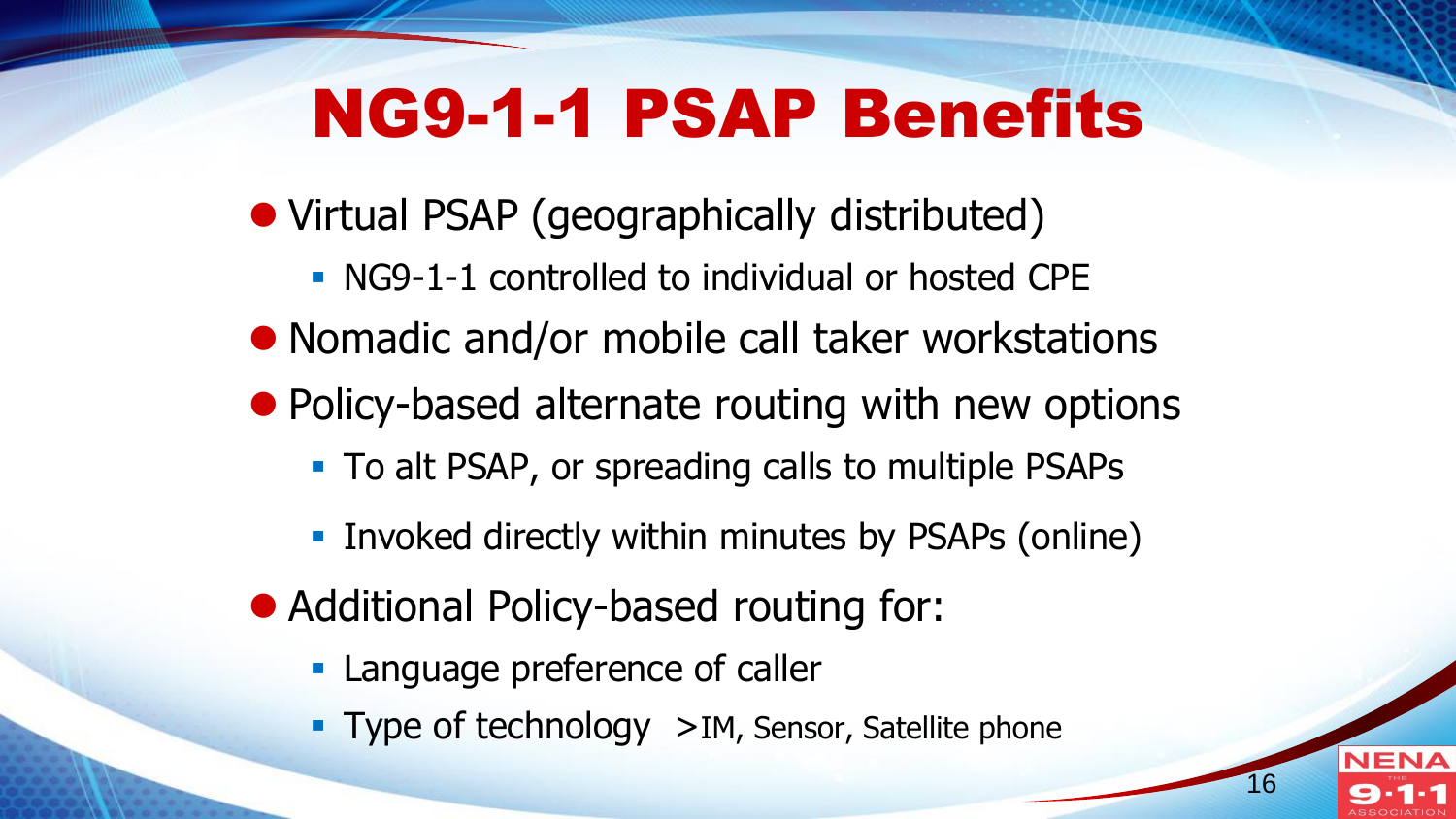## NG9-1-1 Responder Benefits

17

⚫ Informative data to dispatch and field responders

⚫ National standards for data interfaces

● Adaptable for future needs

● Text/IM via 9-1-1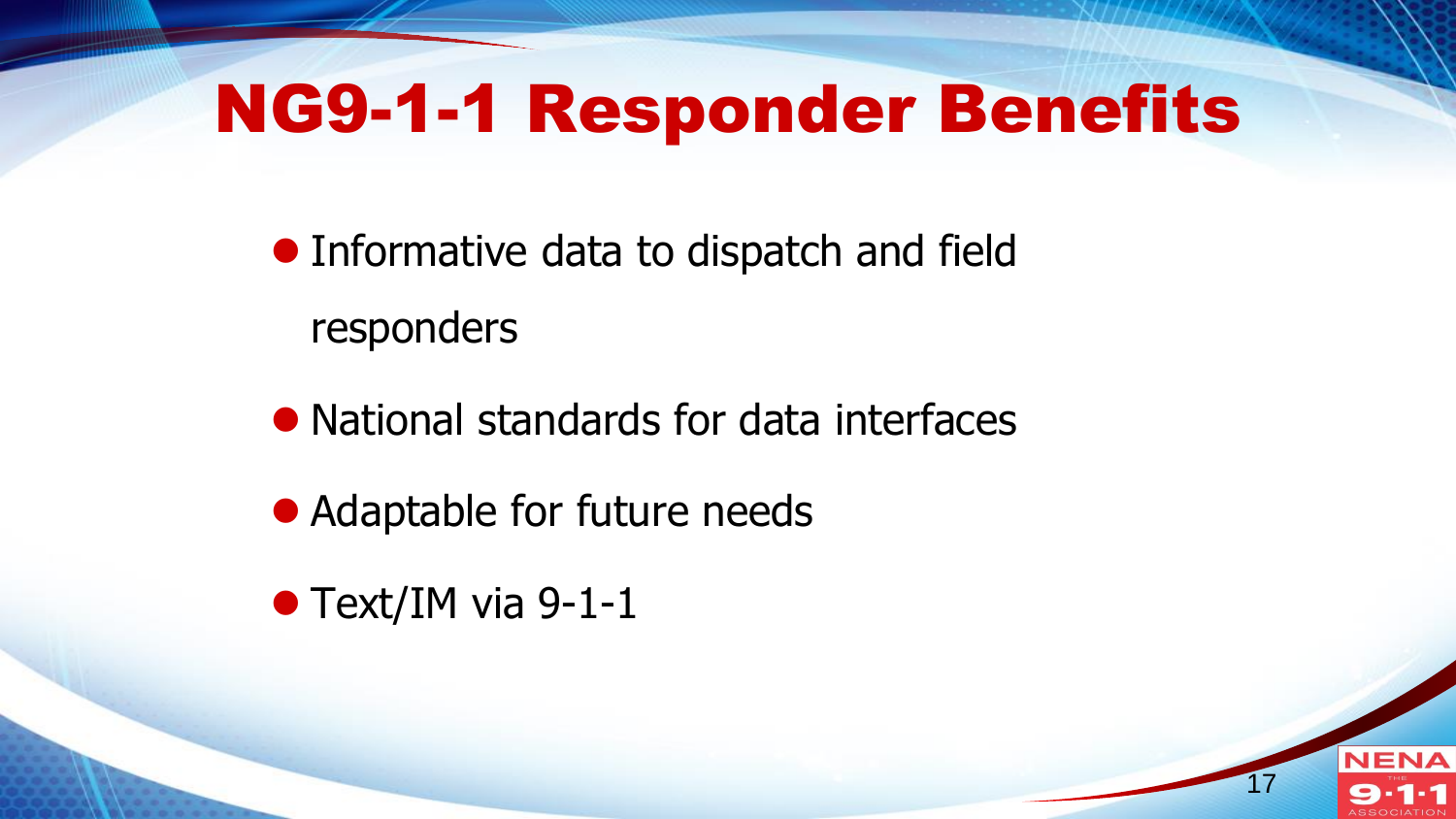## ENSB Cybersecurity Subcommittee

**Senate Bill 339:** *Public Safety – 9-1-1 Emergency Telephone System* 

**This bill enhances and alters the regulatory framework that governs the State's 9-1-1 system.** 

- ▶ Cybersecurity Standards (minimum standards)
	- ▶ Cybersecurity, oversight and accountability of service level agreements between counties and NG service providers
	- ▶ In consultation with the Maryland Cybersecurity Council
	- ▶ National industry and 9-1-1 system trade association best practices
	- Response protocols for an attack
	- ▶ PSAP director to certify the PSAP meets Board standards and a report detailing the exercise leading to the certification prior to PSAP receiving any Board funding